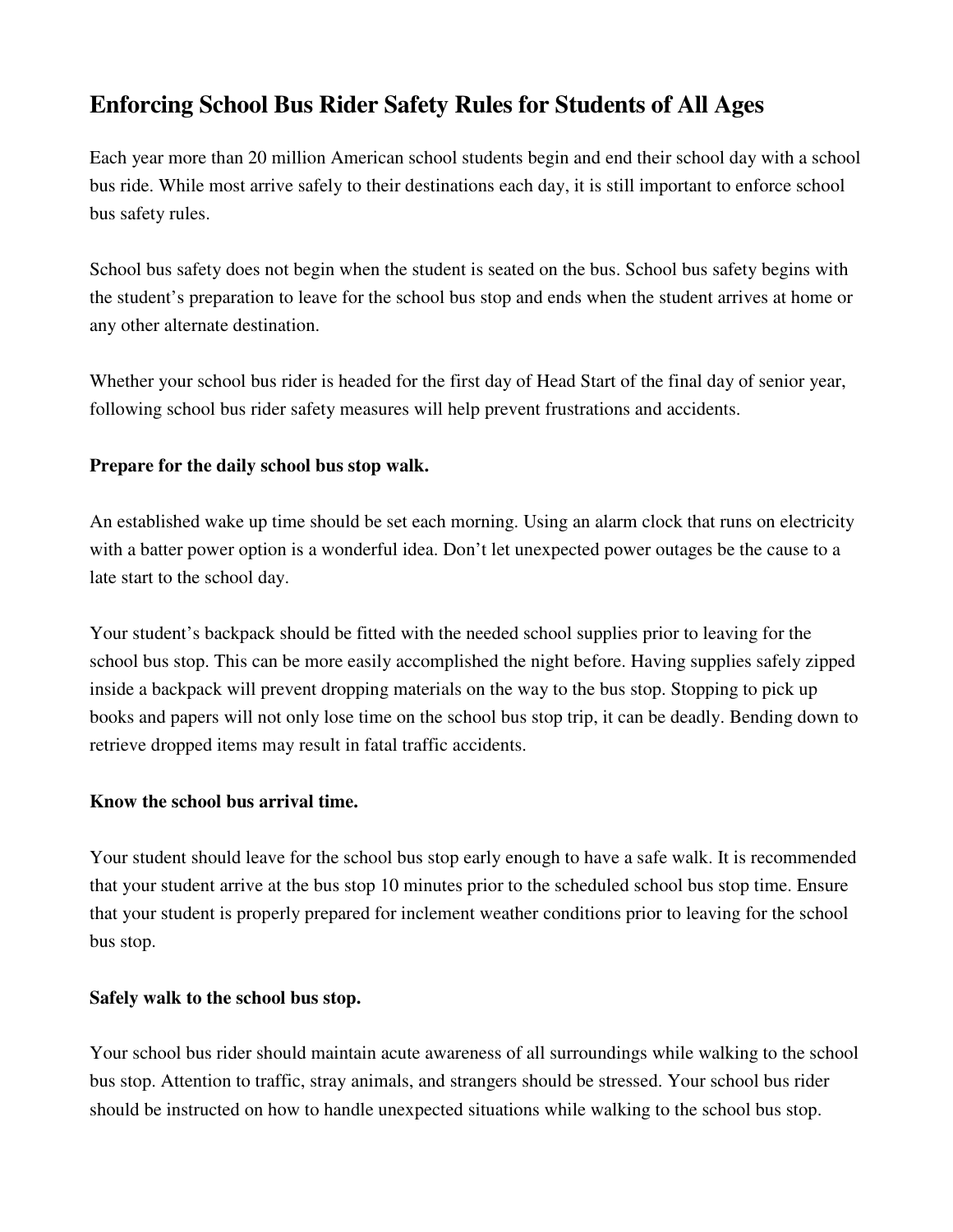Younger students should be accompanied to and from the school bus stop by a responsible guardian. You may be able to establish a plan with nearby neighbors who take turns walking young students to and from the school bus stop. Older students should be encouraged to walk to and from the school bus stop in small groups. There is more safety in numbers.

Ensure that your school bus rider uses sidewalks and follows all pedestrian traffic rules. Discourage running and horseplay on the walk to and from the school bus stop.

Monitor the school bus stop location. If a school bus stop seems unsafe, contact your school bus rider's transportation official and request a change of school bus stop location.

#### **Safely wait at the school bus stop.**

Your school bus rider should stand at least 10 feet from the road while waiting at the school bus stop. Oncoming traffic could prove deadly to school bus rider's waiting to close to the road. There should be no horseplay at the school bus stop. Your school bus rider should be familiar with and adhere to these rules with ad without adult supervision.

Your school bus rider should wait for the school bus to come to a complete stop before moving from the school bus stop location. School bus riders should form a single line upon approach of the school bus.

#### **Safely enter the school bus.**

Your school bus rider should enter the school bus in an orderly manner. No running or pushing should take place. The side handrail should be used and cares should be taken to carefully negotiate each school bus step.

Your school bus rider should carefully negotiate the school bus aisle in a cautious and orderly manner. A seat should be chosen and occupied as quickly as possible. Some school bus drivers have started giving school bus rider's assigned seats to facilitate a speedy seating process.

## **Follow school bus rider safety rules.**

There should be no loud talking or rough housing while riding the school bus. Engaging in unruly behavior could distract the school bus driver leading to serious accidents. School bus safety rules are